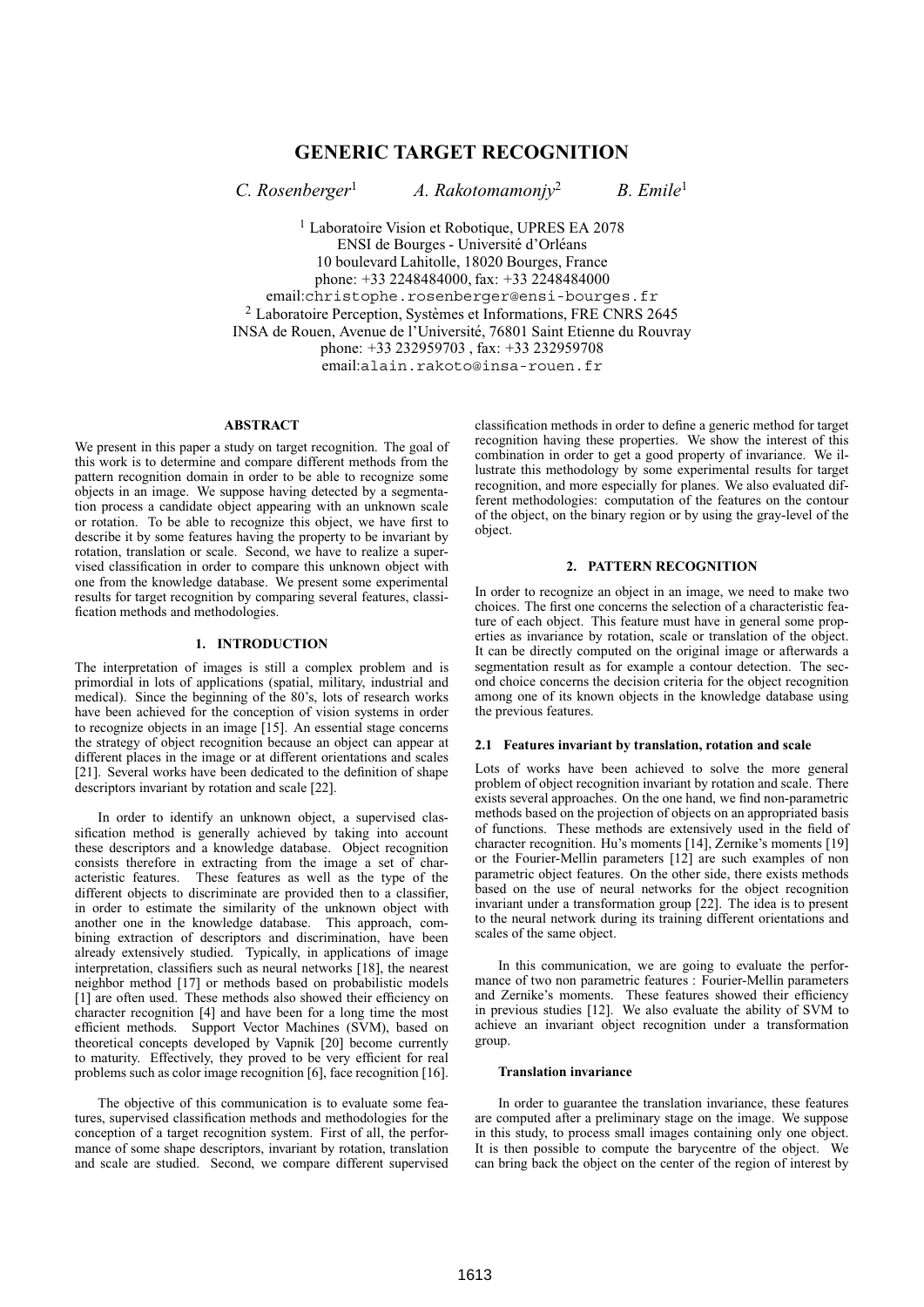translation.

#### **Rotation and scale invariance**

 Zernike's moments are calculated as following, from the ob- $\text{ject } g(\rho, \theta)$  expressed, after interpolation, in polar coordinates:

$$
A_{g[p,q]}(\rho,\theta) = \frac{p+1}{\pi} \int_{\theta=0}^{2\pi} \int_{\rho=0}^{\infty} g(\rho,\theta) \mathcal{Z}_{[p,q]}^{*}(\rho,\theta) \rho \,d\rho \,d\theta \tag{1}
$$

where

$$
\mathscr{Z}_{[p,q]}^* = \sum_{s=0}^{(p-|q|)/2} \frac{(-1)^s \left[ (p-s)! \right] \rho^{p-2s} e^{-jq\theta}}{s! \left( (p-|q|)/2 - s \right)! \left( (p-|q|)/2 - s \right)!} \tag{2}
$$

Complex moments  $A_{g[p,q]}$  are known to be invariant by rotation and scale. We used the  $\odot$ Matlab implementation achieved in [5].

 Fourier-Mellin transform (FMT), that corresponds to the generalization of the Fourier transform with the group of positive similitude is applied on the image in polar coordinates. More precisely, we use the analytic extension of the FMT [12] given by:

$$
M_g(\nu, q) = \int_{\theta=0}^{2\pi} \int_{\rho=0}^{+\infty} \rho^{-i\nu + \sigma_0} q e^{-i\theta} g(\rho, \theta) \frac{d\rho}{\rho} d\theta \qquad (3)
$$

with  $q \in \mathbb{Z}$ ,  $v \in \mathbb{R}$ , and  $\sigma_q \in \mathbb{R}_+^*$ 

This particular transformation avoids the divergence of the Fourier-Mellin integral that appears in most of the practical situations. In [12], the following set of scale and rotation invariant features has been proposed :

$$
I_g(\nu, q) = M_g(\nu, q) K_g(\nu, q)
$$
\n(4)

$$
K_g(\nu, q) = \left[M_g(0, 0)\right]^{-1 + i\frac{\nu}{\sigma_0}} \left[M_g(0, 1)\right]^{-q} \left|M_g(0, 1)\right|^q \tag{5}
$$

#### **2.2 Supervised classification**

For target recognition, in this work, we will focus on the context of supervised learning. Our training set  $\{x_i, y_i\}_{i=1 \cdots \ell}$ , where each  $\mathbf{x}_i \in \mathbb{R}^d$  and  $y_i \in \{1, \dots, N\}$  in the case where we try to recognize *N* different classes, consists in all the previous features and the class of each object in the knowledge database. Our objective is to determine a function  $f(\mathbf{x})$  that estimates dependencies between the  $\mathbf{x}_i$  and the  $y_i$  and that minimizes the risk of error classification for a given point x not belonging to the training database. There exists several supervised learning methods among which we can mention distance minimization based algorithms, Bayesian methods [8] and connexionnist methods [2].

We present in this communication some results of object recognition by using these three kinds of classification methods.

#### *2.2.1 Minimization distance*

Every object class  $C_i$  is represented by the mean vector of features denoted  $E[\mathbf{a}_{i}]$ . An object with a vector of features  $\mathbf{a}$  is affected to the  $C_i$  class if and only if:

$$
i = \arg\min_{j=1..n} D(\mathbf{a}, E[\mathbf{a}_j])
$$
 (6)

where *D* corresponds to a distance (in this communication, it is the Euclidean distance). This classifier corresponds to a maximal *a posteriori* classifier in the case where each class can be modelled by a Gaussian distribution probability and where the *a priori* probability of each class is the same [9].

#### *2.2.2 Fuzzy classifier based on the k nearest neighbors*

This fuzzy classification method defined by Charroux *et al.* [7] provides the definition of a degree of belonging of an unknown object without having any *a priori* knowledge on the distribution of observations. This method is particularly adapted when distributions of the observations are unknown. This method is based on the Grenier's algorithm [7], whose principle is to calculate a potential vector where each component gives a degree of belonging to one of the classes.

#### *2.2.3 Support Vector Machines*

For two classes problems,  $y_i \in \{-1, 1\}$ , the Support Vector Machines implement the following algorithm. First of all, the training points  $x_i$  are projected in a space  $\mathcal H$  (of possibly infinite dimension) thanks to a function  $\Phi(.)$ . Then, the goal is of to find in this space, an optimal decision hyperplane, in the sense of a criterion that we are going to define [20]. Note that for a same training set, different transformations  $\Phi(\cdot)$  lead to different decision function. The transformation is achieved in an implicit manner thanks to a kernel  $K(\cdot, \cdot)$  and the decision function is defined as :

$$
f(\mathbf{x}) = \langle w, \Phi(\mathbf{x}) \rangle + b = \sum_{i=1}^{\ell} \alpha_i^* y_i K(\mathbf{x}_i, \mathbf{x}) + b \tag{7}
$$

with  $\alpha_i^* \in \mathbb{R} \forall i$ . In SVMs, the optimality criterion to maximize is the margin, that is the distance between the hyperplane and the nearest point  $\Phi(\mathbf{x}_i)$  of the training set (see Figure 1 in the case where  $\Phi(\cdot)$  is the identity function). The  $\alpha_i^*$  allowing to optimize this criterion are defined by solving the following problem:

$$
\begin{cases}\n\max_{\alpha_i} \sum_{i=1}^{\ell} \alpha_i - \frac{1}{2} \sum_{i,j=1}^{\ell} \alpha_i \alpha_j y_i K(\mathbf{x}_i, \mathbf{x}_j y_j) \\
\text{with constraints,} \\
0 \leq \alpha_i \leq C, \\
\sum_{i=1}^{\ell} \alpha_i y_i = 0.\n\end{cases} (8)
$$

where *C* is a coefficient penalizing examples located in or beyond the margin and providing to reach a compromise between their numbers and the width of the margin.

Originally, SVMs have essentially been developed for the two classes problems, however several approaches can be used for extending to multiclass problems [13]. The method we use in this communication, is called *one against one*. Instead of learning *N* decision functions, each class is here discriminated from another one. Thus,  $\frac{N(N-1)}{2}$  decision functions are learned and each of them makes a vote for the affectation of a new point  $x$ . The class of this point x becomes then the majority class after the voting [11].



Figure 1: Illustration of the SVM discrimination for linearly separable (on the left) and no separable data (on the right).

## **3. EXPERIMENTAL RESULTS**

In order to evaluate the efficiency of these different techniques, we achieved different experiments for target recognition applications. The first one consists in recognizing some views of planes at different orientations and scales. The second experimentation consists to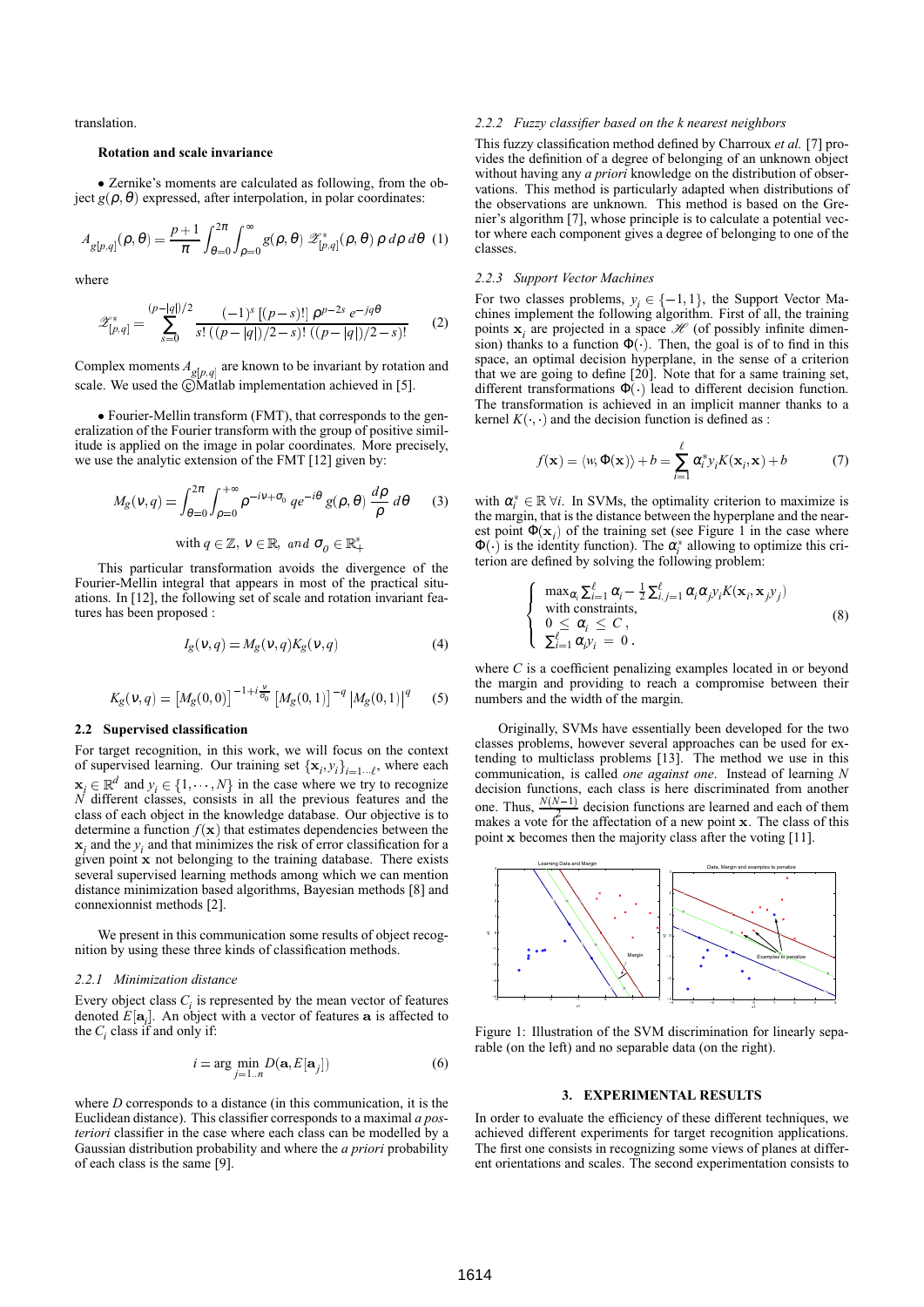evaluate the performance of these techniques for the recognition of 3D planes from different 2D views.

# **3.1 Recognition of 2D objects**

We used first of all, an image database composed of 10 planes [10] (see figure 2). We generated a set of 360 images of size  $65 \times 65$  pixels for each plane by successive rotations of one degree angle. Then, for each orientation, two scales modification are applied (20% and 50%). We had for our experiments a database of 10800 images for each plane.



Figure 2: 2 examples in the target database

At the beginning, each image has been segmented to obtain the shape of the plane. Then, we calculate the Fourier-Mellin parameters and Zernike's moments for each picture. We have thus one vector of 36 Zernike's moments and 33 Fourier-Mellin parameters for each plane.

Our methodology for the discrimination of the classes is the following : from the previous database, a training set and a test set have been created. The training database is composed, for each class, of a number of *N* examples distributed uniformly on the three scales while the rest of database is used as test. Our experiments consist in studying the performance of the different classifiers according to the number of training examples.







Figure 4: Performance of classifiers according to the number of examples for each class with features computed on the contour

A multiclass SVM based on the *one-against-one* with a linear kernel was used first. The penalization parameter *C* of badly classified training points has been fixed to 1000. This value permits to guarantee that the number of errors during the training phase remains low. The best parametrization of the fuzzy classifier is achieved for a high value of *k*, we used in our experiments  $k = 13$ .

#### **Recognition of binary objects**

First of all, we used a binary segmentation result of this database for the training and recognition steps. An unknown object is represented by its contour or a binary region. Figures 3 and 4 present the classification results of targets by using the two types of invariants and the three supervised classification methods described previously. One can note on the one hand, the efficiency of the SVM for the recognition compared to the two other methods.

On the other hand, Zernike's moments give in this case a better recognition rate (increase of 4 to 5%) compared to Fourier-Mellin parameters. By using Zernike's moments, we reach an excellent recognition rate equal to 99% with only 15 examples for each plane (with different orientations and scales) in the training phase.

As we could wait for it (in the measure where the quantity of information is less important), the classification results are worst when we use only the contour of planes (decrease in performance of 5 % for the recognition rate). It shows the interest to exploit all the information in an image compared to the use of a segmentation result.

## **3.2 Recognition of 3D objects**

For the recognition of 3D planes from 2D views, the training database is composed of 648 different views for each plane (see in Figure 5 some binary segmentation results).



Figure 5: Different views of a MIG29 plane for the training phase

As previously, the image database is separated in a training set and a test set. We are going to use the same features and the three previous supervised classification methods. For this problem, the SVM used is based on a polynomial kernel of order 2 (we have therefore a non-linear decision border) and for the same reasons that previously, the penalization coefficient of *C* is still fixed to 1000. For the fuzzy classification algorithm, we chose  $k = 11$  (for computation time reasons). The Figure 6 presents the average rate of correct classification obtained on 20 tests. Each curve is function of the number of examples, in the training database. We remark this time that the two types of features have an equivalent behavior and we reach a correct classification rate equal to 95% with 500 examples.

# **Contribution of the combination**

In order to identify the contribution of the combination between the features and the SVM, we achieved one experimentation of recognition on the same database by using as a characteristic of an object, the image itself. In this case, each target is represented by a vector of size  $65 \times 65$  corresponding to the value grey-levels of each pixel. Classification results are not better than 20% of good classification rate putting in evidence the interest of the combination of these two approaches instead using only the SVM.